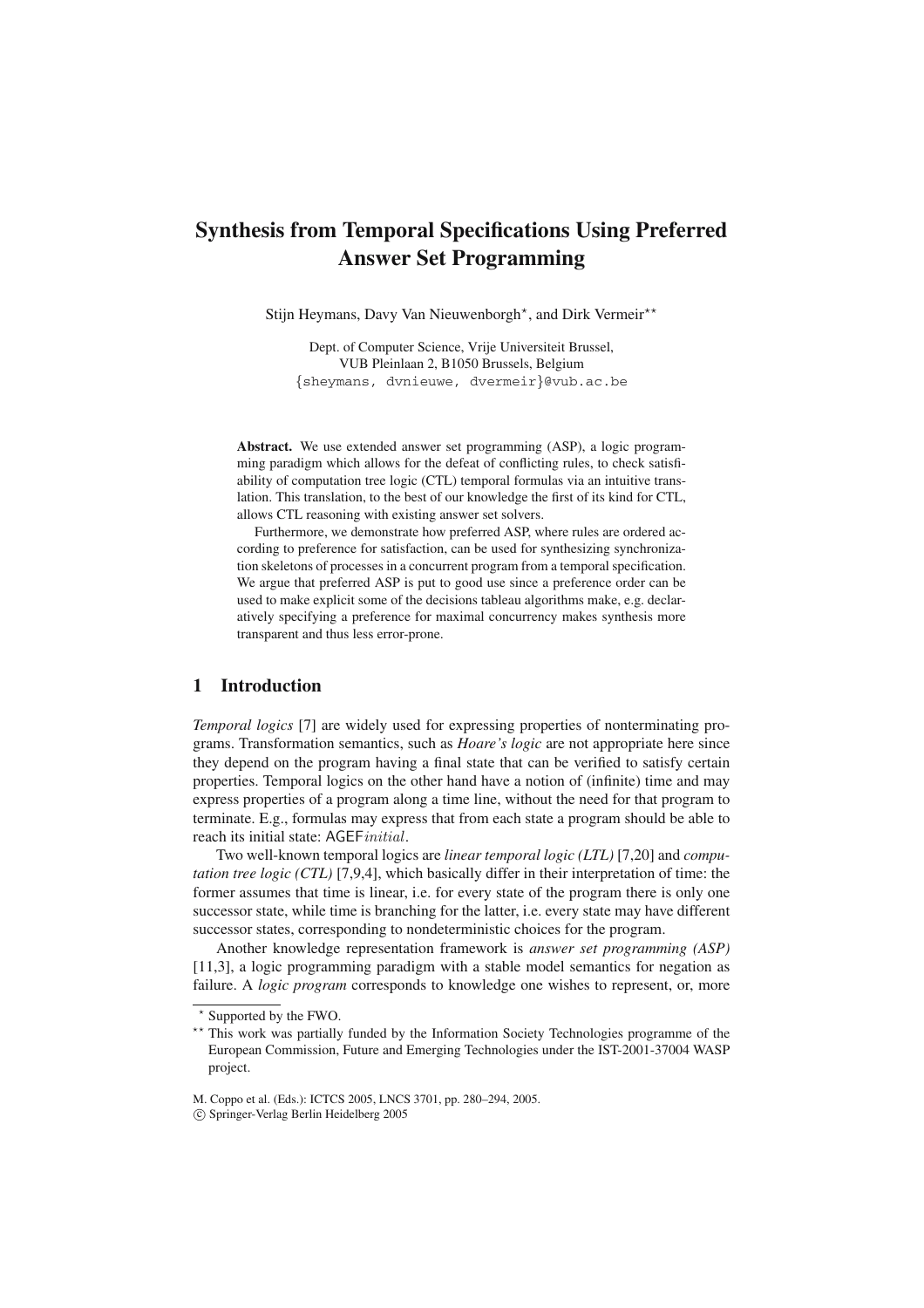specifically, to an encoding of a particular problem, e.g. a planning problem [\[17](#page-14-1)[,6\]](#page-13-6); the *answer sets* of the program then provide its intentional knowledge, or the solutions of the encoded problem, e.g. a plan for a planning problem.

Under the open answer set, there are some programs that do not have any solutions. There are cases, however, where it is not a feasible strategy to have no answer sets at all, e.g. in large modular programs where different modules are contributed by different parties, there could be only 2 modules that contradict each other, although a majority does not. One would then still like to deduce knowledge that is not related to this contradiction (if one module says a and another one says  $\neg a$ , but both say b, it is reasonable to keep b as a conclusion, while being unsure about a or  $\neg a$  – the normal answer set semantics, however, would yield no answers at all). The *extended answer set semantics* [\[24\]](#page-14-2) solves this by *defeating* rules with *competing* rules, and thus extracts as much knowledge from the program as possible, while providing alternatives for conflicting rules.

We relate the temporal logic CTL to extended ASP by reducing satisfiability checking of CTL formulas to satisfiability checking of predicates w.r.t. a logic program under the extended answer set semantics. To the best of our knowledge, this is the first account of a translation of CTL reasoning to answer set programming. The translation allows for CTL reasoning through existing answer set solvers.

A related approach, i.e. reasoning with temporal logics through ASP, is taken in [\[12\]](#page-13-7), where bounded model checking of asynchronous concurrent systems is simulated by computing (normal) answer sets of programs. These results are generalized in [\[13\]](#page-13-8) where bounded model checking for LTL is translated to ASP. Since LTL and CTL are incomparable, i.e. there are LTL formulas for which no equivalent CTL formula exists, and vice versa, the translation in [\[13\]](#page-13-8) from LTL to ASP is not applicable to the CTL case that we consider here. Another translation of LTL reasoning to ASP can be found in [\[22](#page-14-3)[,21\]](#page-14-4) in the context of planning with, among others, temporal constraints or goals.

We take the application of ASP to temporal reasoning a step further by considering ASP as a vehicle for the synthesis of synchronization skeletons of processes in concurrent programs, given a CTL specification. In the literature, synthesis from a temporal logic specification is usually done by tableau-like algorithms, e.g. in [\[8,](#page-13-9)[1\]](#page-13-10) for a CTL specification or in [\[18\]](#page-14-5) for a LTL specification, or by a reduction to automata as in [\[16\]](#page-13-11). We argue that preferred ASP, i.e. ASP where there is a preference on the satisfaction of rules as defined in [\[24\]](#page-14-2), can make declaratively explicit some implicit decisions made by those tableau algorithms, resulting in a more transparent synthesis method. More specifically, we discuss how to obtain, using preferred ASP, concurrent programs that are as concurrent as the temporal specification allows.

A preferred ASP approach to synthesis has the further advantage that an implementation is available: in order to illustrate the theoretical results, we use the OLPS solver [\[19\]](#page-14-6), available for download from <http://tinf2.vub.ac.be/olp>, to synthesize the well-known mutual exclusion problem.

The remainder of the paper is organized as follows. In Section [2,](#page-2-0) we present the extended and preferred answer set semantics. The simulation of CTL reasoning with extended ASP, as well as its complexity, is discussed in Section [3.](#page-3-0) Before concluding and giving directions for further research in Section [5,](#page-13-12) we present in Section [4](#page-8-0) a synthesis method from a CTL specification using preferred ASP.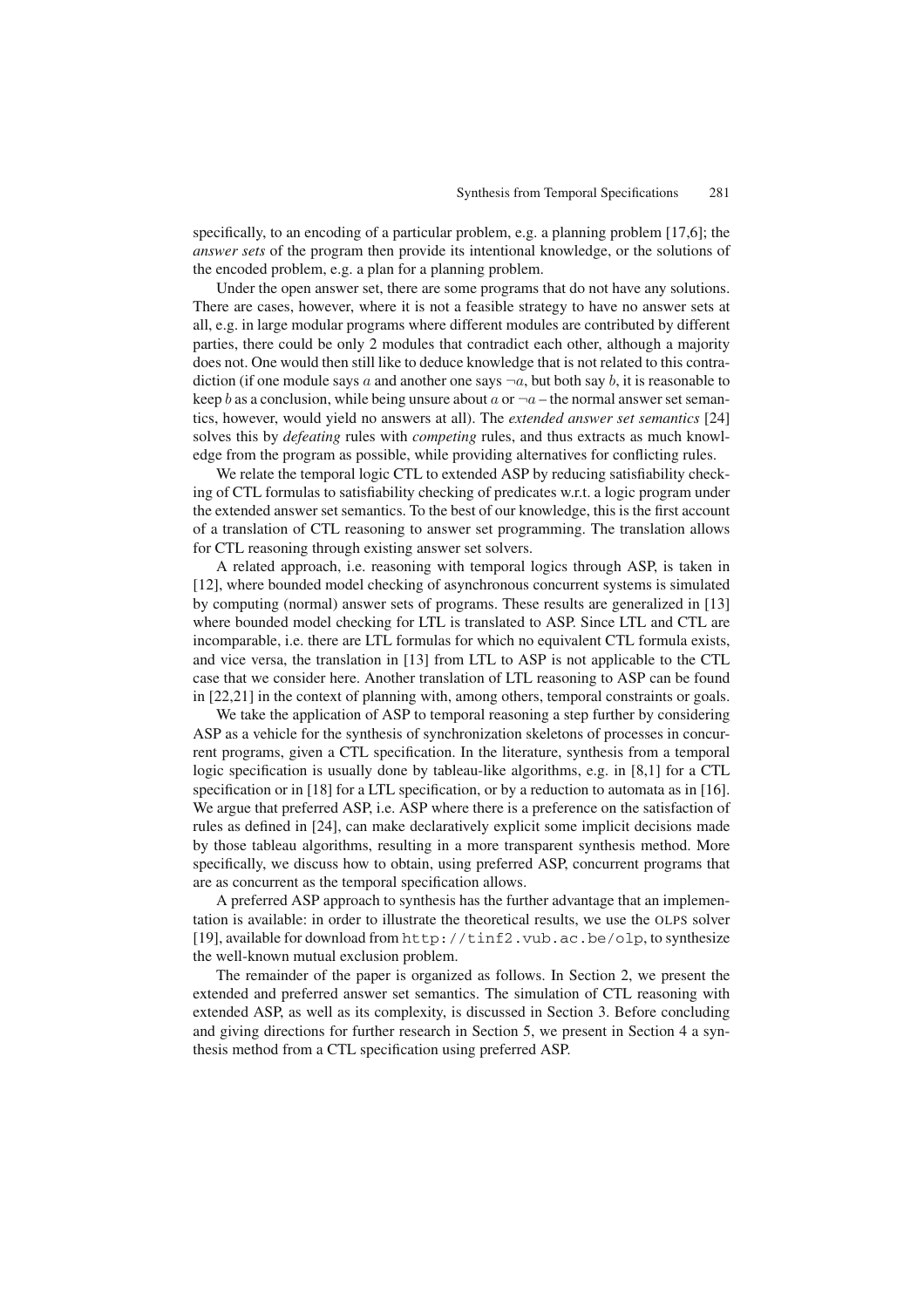# <span id="page-2-0"></span>**2 Preferred Answer Set Programming**

We introduce the extended answer set semantics as in [\[24\]](#page-14-2). A *term* is a constant or a variable, where the former will be written lower-case and the latter upper-case. An *atom* is of the form  $p(t_1,...,t_n)$  where p is an n-ary predicate name and  $t_i, 1 \le i \le n$ , are terms. A *literal* is an atom a or a classically negated atom ¬a; an *extended literal* is a literal l or a literal preceded with the *negation as failure* symbol *not*: not l. A *program* is a finite set of rules  $\alpha \leftarrow \beta$  where  $\alpha$  is a set of literals with  $|\alpha| \leq 1$ , i.e.  $\alpha$  is empty or a singleton, and  $\beta$  is a finite set of extended literals. We usually denote a rule as  $a \leftarrow \beta$  or  $\leftarrow \beta$ , and we call the latter a *constraint*. The positive part of the body is  $\beta^+ = \{l \mid l \in \beta, l \text{ literal}\}\$ , the negative part is  $\beta^- = \{l \mid not \ l \in \beta\}\$ , e.g. for  $\beta = \{a, not \neg b, not \c\}$ , we have that  $\beta^+ = \{a\}$  and  $\beta^- = \{\neg b, c\}$ .

For compactness, we assume that the rule  $a({x_1,...,x_n}) \leftarrow$  is equivalent with rules  $a(x_1) \leftarrow, \ldots, a(x_n) \leftarrow$ . We may type arguments as in the rule  $p(a : t) \leftarrow$  which stands for  $p(a) \leftarrow t(a)$ .

A *ground* atom, (extended) literal, rule, or program does not contain variables. Substituting every variable in a program  $P$  with every possible constant in  $P$  yields the ground program  $gr(P)$ . All following definitions in this section assume ground programs and ground (extended) literals; to obtain the definitions for unground programs, replace every occurrence of a program P by  $qr(P)$ , e.g. an extended answer set of an unground P is an extended answer set of  $gr(P)$ .

The *Herbrand Base*  $\mathcal{B}_P$  of a program P is the set of all atoms that can be formed using the language of P. For a set X of literals, we take  $\neg X = \{\neg l \mid l \in X\}$  where  $\neg\neg a$  is a; X is *consistent* if  $X \cap \neg X = \emptyset$ . Let  $\mathcal{L}_P$  be the set of literals that can be formed with P, i.e.  $\mathcal{L}_P = \mathcal{B}_P \cup \neg \mathcal{B}_P$ . An *interpretation* I of P is any consistent subset of  $\mathcal{L}_P$ . For a literal l, we write  $I \models l$ , if  $l \in I$ , which extends for extended literals not l to  $I \models not$  l if  $I \not\models l$ . In general, for a set of extended literals  $X, I \models X$  if  $I \models x$  for every extended literal  $x \in X$ . A rule  $r : a \leftarrow \beta$  is *satisfied* w.r.t. I, denoted  $I \models r$ , if  $I \models a$  whenever  $I \models \beta$ , i.e. r is *applied* whenever it is *applicable*. A constraint  $\leftarrow \beta$  is satisfied w.r.t. I if  $I \not\models \beta$ . The set of satisfied rules in P w.r.t. I is the *reduct*  $P_I$ .

For a *simple* program P (i.e. a program without *not*), an interpretation I is a *model* of P if I satisfies every rule in P, i.e.  $P_I = P$ ; it is an *answer set* of P if it is a minimal model of P, i.e. there is no model J of P such that  $J \subset I$ . For programs P containing *not*, the *GL-reduct* w.r.t. an interpretation I is  $P<sup>I</sup>$ , where  $P<sup>I</sup>$  contains  $\alpha \leftarrow \beta^+$  for  $\alpha \leftarrow \beta$  in P and  $\beta^- \cap I = \emptyset$ . I is an *answer set* of P if I is an answer set of  $P^I$ . A rule  $a \leftarrow \beta$  is *defeated* w.r.t. I if there is a *competing* rule  $\neg a \leftarrow \gamma$  that is applied w.r.t. I, i.e.  $I \models {\neg a} \cup \gamma$ . An *extended answer set* I of a program P is an answer set of  $P_I$  such that all rules in  $P \setminus P_I$  are *defeated*. An *n*-ary predicate p is *satisfiable* w.r.t. a program P iff there is an extended answer set M of P with some  $p(x_1,\ldots,x_n) \in M$ .

<span id="page-2-1"></span>*Example 1.* The knowledge that one either likes karaoke or not (rules  $r_1$  and  $r_2$ ), that the karaoke bar is on a boat  $(r_3)$ , that one is afraid of water  $(r_4)$ , unless there is a boat, and that a boat is usually, but not necessarily, on the water  $(r_5)$ , can be represented by the following program: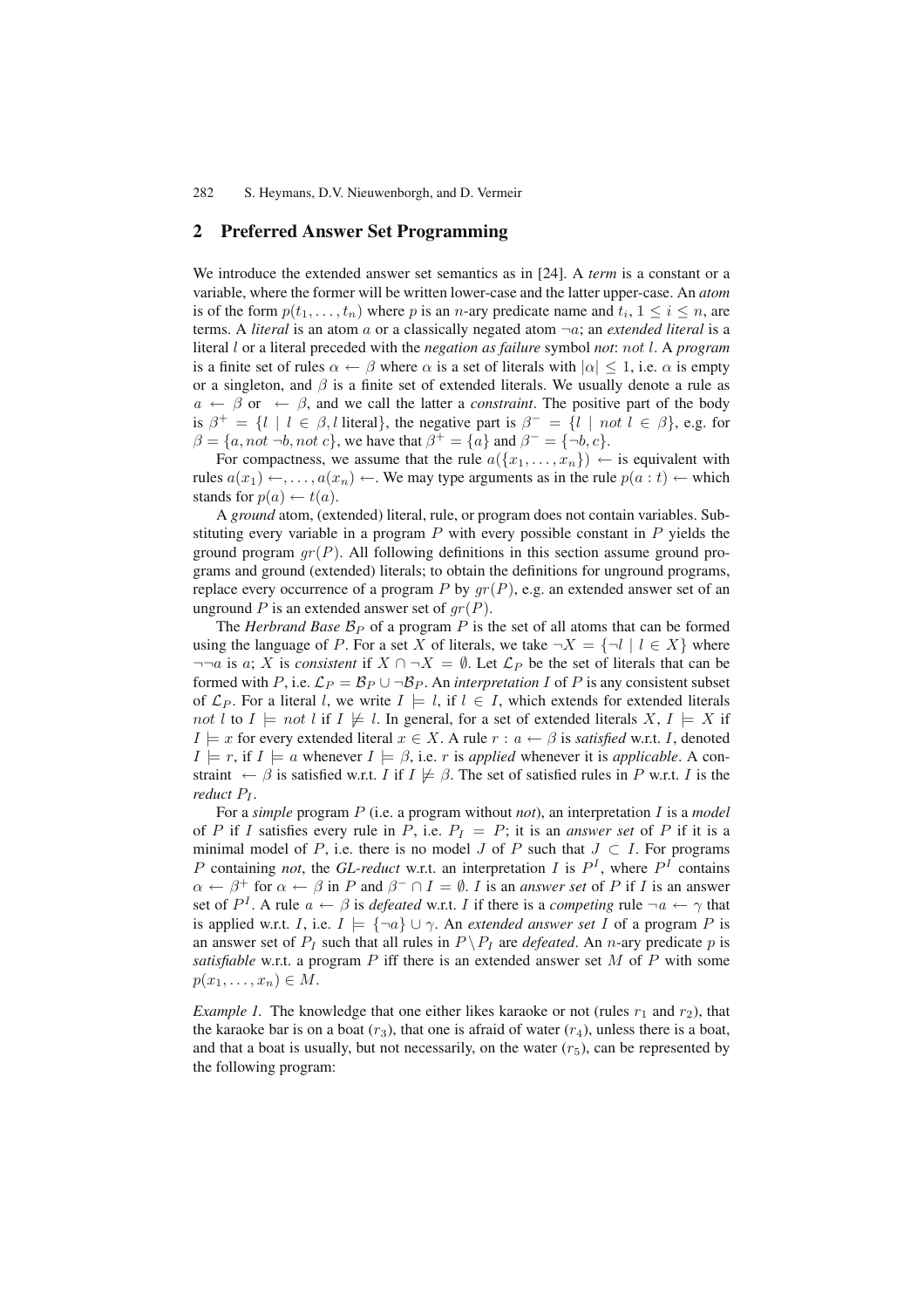|  | $r_1: karaoke \leftarrow not \neg karaoke \quad r_2: \neg karaoke \leftarrow not karaoke$ |  |         |                         |  |  |
|--|-------------------------------------------------------------------------------------------|--|---------|-------------------------|--|--|
|  | $r_3:$ boat $\leftarrow$ karaoke                                                          |  |         |                         |  |  |
|  | $r_{\lambda}: \neg water \leftarrow$                                                      |  | $r_5$ : | $water \leftarrow boat$ |  |  |

We have the extended answer sets  $M_1 = \{karaoke, boat, water\}, M_2 = \{karaoke,$ boat,  $\neg water\}$ ,  $M_3 = \{\neg karaske, \neg water\}$ , with reducts  $P_{M_1} = P \setminus \{r_4\}$ ,  $P_{M_2} =$  $P \setminus \{r_5\}$ , and  $P_{M_3} = P$ . One sees that in  $M_1$  the rule  $r_4$  is defeated by  $r_5$ .

Resolving conflicts by defeating rules leads to different alternative extended answer sets, as in Example [1.](#page-2-1) Usually however, a user may have some particular preferences on the satisfaction of the rules. As in [\[24\]](#page-14-2), we impose a strict partial order<sup>[1](#page-3-1)</sup>  $\lt$  on the rules in P, indicating these preferences, which results in an *ordered logic program (OLP)*  $\langle P, \langle \rangle$ . This preferential ordering will induce an ordering  $\subseteq$  among the possible alternative extended answer sets as follows: for interpretations  $M$  and  $N$  of  $P$ ,  $M$ is "more preferred" than N, denoted  $M \subseteq N$ , if  $\forall r_2 \in P_N \backslash P_M \cdot \exists r_1 \in P_M \backslash P_N$ .  $r_1 < r_2$ . Intuitively, for every rule that is satisfied by N and not by M, and which thus appears to be a counterexample for  $M$  being better than  $N$ , there is a better rule that is satisfied by  $M$  and not by  $N$ , i.e.  $M$  can counter the counterexample of N. We have that M is "strictly better" than N,  $M \subseteq N$ , if  $M \subseteq N$  and not  $N \subseteq M$ . An extended answer set is a *preferred answer set* of  $\langle P, \langle \rangle$  if it is minimal w.r.t.  $\Box$  among the extended answer sets. An *n*-ary predicate p is *preferred satisfiable* iff there is a preferred answer set M of P with some  $p(x_1,...,x_n) \in M$ .

*Example 2.* Considering Example [1,](#page-2-1) the knowledge that one is afraid of water may result in the preference relation,  $r_4 < r_5$ . We have then, using  $r_4 < r_5$ , that  $M_2 \sqsubset M_1$ , and  $M_3 \sqsubset M_1$  and  $M_3 \sqsubset M_2$  since  $M_3$  satisfies all rules, such that  $M_3$  is the preferred answer set.

## <span id="page-3-0"></span>**3 CTL Reasoning with Extended Answer Set Programming**

Let AP be the finite set of available proposition symbols. *Computation tree logic (CTL)* formulas are defined as follows:

- **–** every proposition symbol  $P \in AP$  is a formula,
- **−** if p and q are formulas, so are  $p \land q$  and  $\neg p$ ,
- **–** if p and q are formulas, then  $E X p$ ,  $E (p \cup q)$ ,  $A X p$ , and  $A (p \cup q)$  are formulas.

The semantics of a CTL formula is given by *(temporal) structures*. A structure K is a tuple  $(S, R, L)$  with S a countable set of states,  $R \subseteq S \times S$  a total relation in S, i.e.  $\forall s \in S \cdot \exists t \in S \cdot (s, t) \in R$ , and  $L : S \to 2^{AP}$  a function labeling states with propositions. Intuitively,  $R$  indicates the permitted transitions between states and  $L$ indicates which propositions are true at certain states.

A path  $\pi$  in K is an infinite sequence of states  $(s_0, s_1, \ldots)$  such that  $(s_{i-1}, s_i) \in R$ for each  $i > 0$ . For a path  $\pi = (s_0, s_1, \ldots)$ , we denote the element  $s_i$  with  $\pi_i$ . For a structure  $K = (S, R, L)$ , a state  $s \in S$ , and a formula p, we inductively define when K is a *model* of p at s, denoted  $K$ ,  $s \models p$ :

<span id="page-3-1"></span><sup>&</sup>lt;sup>1</sup> A strict partial order on X is an anti-reflexive and transitive relation on X.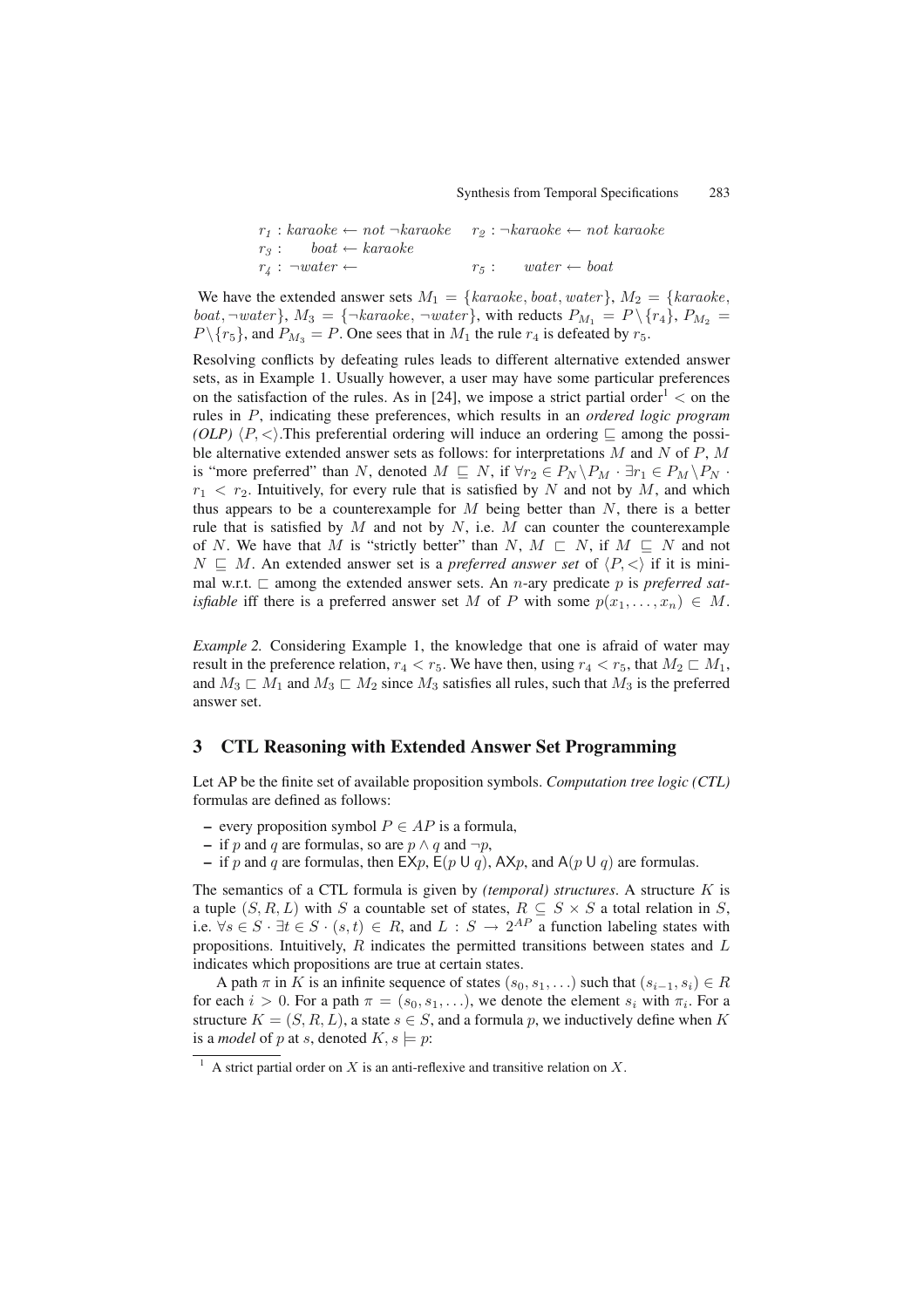- **−**  $K, s \models P$  iff  $P \in L(s)$  for  $P \in AP$ ,
- $-K, s \models \neg p$  iff not  $K, s \models p$ .
- **−**  $K, s \models p \land q$  iff  $K, s \models p$  and  $K, s \models q$ .
- **−**  $K, s \models \textsf{EXp}$  iff there is a  $(s, t) \in R$  and  $K, t \models p$ ,
- **–** *K*, *s*  $\models$  **AX***p* iff for all  $(s, t) \in R$ , *K*,  $t \models p$ ,
- **–**  $K, s \models E(p \cup q)$  iff there exists a path  $\pi$  in K with  $\pi_0 = s$  and  $\exists k \geq 0 \cdot (K, \pi_k \models$  $q \wedge \forall j < k \cdot K, \pi_j \models p$
- **–**  $K, s \models A(p \cup q)$  iff for all paths  $\pi$  in K with  $\pi_0 = s$  we have  $\exists k \geq 0 \cdot (K, \pi_k \models$  $q \wedge \forall j < k \cdot K, \pi_j \models p$ .

 $K, s \models \textsf{EX}_{p}(K, s \models \textsf{AX}_{p})$  can be read as "there is some neXt state where p holds" ("p holds in all next states"), and  $K, s \models E(p \cup q)$   $(K, s \models A(p \cup q))$  as "there is some path from s along which  $p$  holds Until  $q$  holds (and  $q$  eventually holds)" ("for all paths from s, p holds until q holds (and q eventually holds)").

Some common abbreviations for CTL formulas are  $E F_p = E(true \cup p)$  (there is some path on which p will eventually hold),  $AFp = A(true \cup p)$  (p will eventually hold on all paths),  $EGp = \neg AF\neg p$  (there is some path on which p holds globally), and  $AGp = \neg EF \neg p$  (p holds everywhere on all paths). Furthermore, we have the standard propositional abbreviations  $p \lor q = \neg(\neg p \land \neg q)$ ,  $p \Rightarrow q = \neg p \lor q$ , and  $p \Leftrightarrow q = (p \Rightarrow$  $q) \wedge (q \Rightarrow p).$ 

A structure  $K = (S, R, L)$  *satisfies* a CTL formula p if there is a state  $s \in S$  such that  $K, s \models p$ ; we also call K a *model* of p. A CTL formula p is *satisfiable* iff there is a model of p.

<span id="page-4-2"></span>*Example 3.* Consider the expression of *absence of starvation*  $t \Rightarrow \text{AFc [4] for a process}$  $t \Rightarrow \text{AFc [4] for a process}$  $t \Rightarrow \text{AFc [4] for a process}$ in a mutual exclusion problem (more about mutual exclusion in Section [4\)](#page-8-0). The formula demands that if a process tries  $(t)$  to enter a critical region, it will eventually succeed in doing so (c) for all possible future execution paths.



<span id="page-4-0"></span>**Fig. 1.** Example Structure  $t \Rightarrow \text{AFc}$ 

We will usually represent structures by diagrams as in Figure [1,](#page-4-0) where states are nodes, transitions between nodes define  $R$ , and the labels of the nodes contain the propositions true at the corresponding states. The structure  $K$  defined by Figure [1](#page-4-0) does not satisfy  $t \Rightarrow \text{AF}_c$  at  $s_0$  since on the path  $(s_0, s_0, \ldots)$  c never holds. We have however,  $K, s_1 \models t \Rightarrow \text{AFc}$  and  $K, s_2 \models t \Rightarrow \text{AFc}$ , where the latter holds trivially since  $t \notin L(s_2)$ .

From a synthesis viewpoint, we are mainly interested in finite structures and thus in *n*-satisfiability, where a CTL formula p is n-satisfiable iff there exists a model  $K =$  $(S, R, L)$  of p with  $|S| = n$ , n a non-negative integer. Note that for sufficiently large n, satisfiability is equivalent to  $n$ -satisfiability.

<span id="page-4-1"></span>**Theorem 1 (Small Model Theorem for CTL [\[7\]](#page-13-0)).** Let  $p_0$  be a CTL formula. Then  $p_0$ *is satisfiable iff*  $p_0$  *has a finite model of size*  $\leq$  exp(length( $p_0$ )).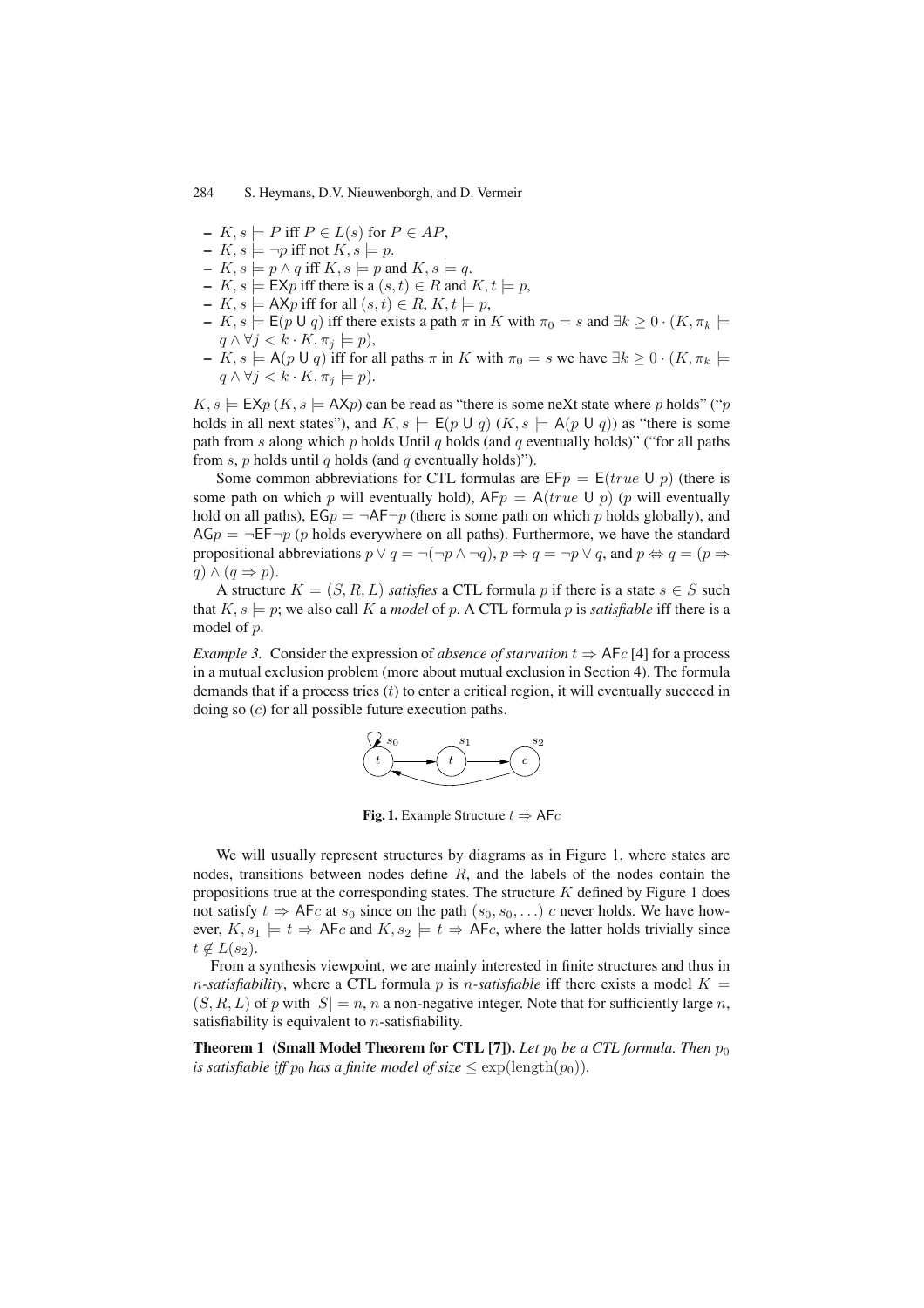N-satisfiability of CTL formulas can be reduced to satisfiability of predicates w.r.t. programs under the extended answer set semantics. In order to keep the treatment simple, we will assume that the only allowed temporal constructs are EG, EU, and EX. They are actually adequate in the sense that other temporal constructs can be equivalently, i.e. preserving satisfiability, rewritten using only those three [\[15\]](#page-13-13). Before giving the translation of a CTL formula to a program we define the *closure* of a formula, identifying its subformulas. For a formula p, the closure of p is the minimal set  $clos(p)$  such that

 $− p ∈ clos(p),$ **−** if  $\neg q \in clos(p)$ , then  $q \in clos(p)$ , **−** if  $q \land r \in clos(p)$ , then  $\{q, r\} \subseteq clos(p)$ . **−** if  $\textsf{EG}q \in clos(p)$ , then  $q \in clos(p)$ , **−** if  $E(q \cup r) \in clos(p)$ , then  $\{q, r\} \subseteq clos(p)$ , **−** if  $EXq \in clos(p)$ , then  $q \in clos(p)$ .

For a formula  $p$  and a non-negative  $n$ , we then construct a program consisting of two parts: a generating part  $G^n$  and a defining part  $D_p^n$ . The program  $G^n$  creates n state constants with rule  $(q_1)$ . The rules  $(q_2)$  allow to introduce transitions between states and the rules (q<sub>3</sub>) enable any proposition  $P \in AP$  to be true at a state or not:

$$
state({s_0, \ldots, s_{n-1}}) \leftarrow (g_1)
$$

$$
next(S:state, N:state) \leftarrow \qquad \neg next(S:state, N:state) \leftarrow (g_2)
$$

$$
[P](S:state) \leftarrow \qquad \qquad \neg [P](S:state) \leftarrow \qquad (g_3)
$$

where  $[P]$  is the predicate corresponding to the proposition  $P$ . Finally, in order to make the resulting transition relation total, it imposes the restriction that every state should have a successor:  $succ(S) \leftarrow next(S, N)$  and  $\leftarrow state(S)$ , not  $succ(S)(g_4)$ . The program  $D_p^n$  introduces for every non-propositional CTL formula in  $\text{clos}(p)$  the following rules (we write [q] for the predicate corresponding to the CTL formula  $q \in clos(p)$ ):

$$
[\neg q](S) \leftarrow not [q](S) \tag{d_1}
$$

$$
[q \wedge r](S) \leftarrow [q](S), [r](S) \tag{d_2}
$$

$$
[\mathsf{EG}q](S) \leftarrow [q](S), next(S, N), [\mathsf{EG}q]^1(N) \tag{d_3^1}
$$

$$
[EGq]^1(S) \leftarrow [q](S), next(S, N), [EGq]^2(N) \tag{d_3^2}
$$

$$
[EGq]^{n-1}(S) \leftarrow [q](S), next(S, N), [q](N)
$$
\n
$$
(d_3^n)
$$

$$
[\mathsf{E}(q \cup r)](S) \leftarrow [r](S) \tag{d_4}
$$

$$
[\mathsf{E}(q \cup r)](S) \leftarrow [q](S), next(S, N), [\mathsf{E}(q \cup r)](N) \tag{d_5}
$$

$$
[EXq](S) \leftarrow next(S, N), [q](N) \tag{d_6}
$$

The rules  $(d_{\{1,2,6\}})$  are direct translations of the CTL semantics. Rules  $(d_3^i)$  ensure there is a finite path of at least  $n + 1$  nodes along which q holds; there must be a duplicate  $s_i$ on this path which can be used to expand the path into an infinite one.

. . .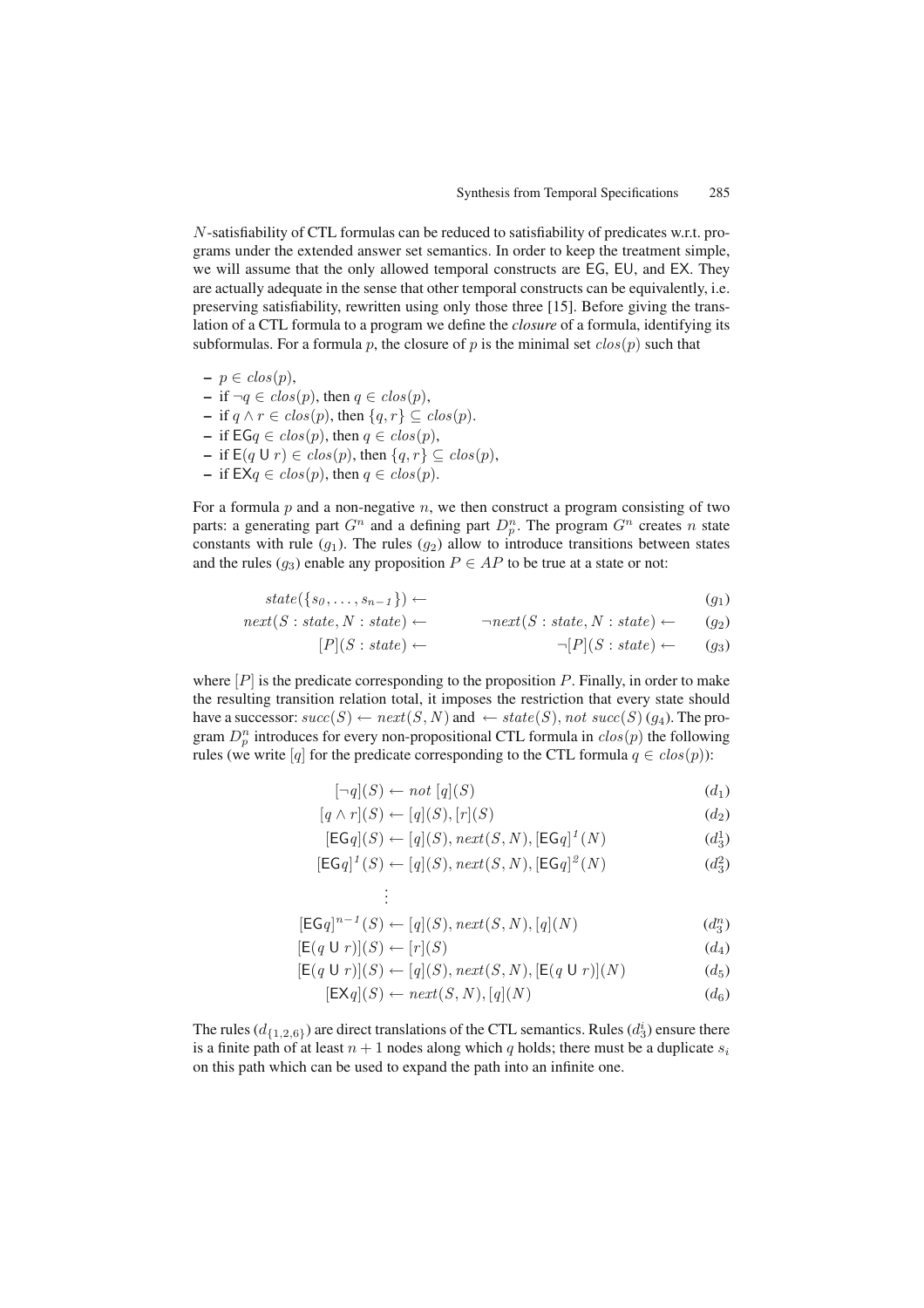Rules ([d](#page-4-1)<sub>4</sub>) and (d<sub>5</sub>) are in accordance with the characterization  $E(q \cup r) \equiv r \vee (q \wedge r)$  $EXE(q U r)$  [\[7\]](#page-13-0), and make implicit use of the minimality of answer sets to eventually ensure realization of r.

<span id="page-6-0"></span>Combining the two programs, we can reduce  $n$ -satisfiability checking for CTL formulas to satisfiability of predicates.

**Theorem 2.** *Let* p *be a CTL formula.* p *is* n-satisfiable iff [p] *is satisfiable w.r.t.*  $G<sup>n</sup> \cup$  $D_p^n$ .

We call satisfiability checking of a CTL formula using the reduction in Theorem [2,](#page-6-0) *ASP satisfiability checking*.

*Example 4.* Consider the formula  $t \Rightarrow \text{AFc}$  from Example [3.](#page-4-2) We have that  $G^n$  is the program

$$
state({s_0, ..., s_{n-1}}) \leftarrow
$$
  
\n
$$
next(S: state, N: state) \leftarrow
$$
  
\n
$$
[t](S: state) \leftarrow
$$
  
\n
$$
[c](S: state) \leftarrow
$$
  
\n
$$
succ(S) \leftarrow next(S, N)
$$
  
\n
$$
\leftarrow state(S), not succ(S)
$$
  
\n
$$
succ(S)
$$

To obtain the defining part of the program, we first rewrite  $t \Rightarrow A F c$  such that it contains only  $\neg$ ,  $\wedge$ , EG, EU, and EX using the equivalences:  $t \Rightarrow \text{AFc} \equiv \neg t \vee \text{AFc} \equiv$  $\neg t \lor \neg \textsf{EG} \neg c \equiv \neg (t \land \textsf{EG} \neg c)$ . The closure of this last formula is  $\{\neg (t \land \textsf{EG} \neg c), t \land \textsf{EG} \neg c\}$ EG¬c, t, EG¬c, ¬c, c} such that  $D_{\neg(t \wedge E \neg c)}^n$  is the program

$$
[\neg(t \land \mathsf{EG}\neg c)](S) \leftarrow not [t \land \mathsf{EG}\neg c](S)
$$
  
\n
$$
[\neg c](S) \leftarrow not [c](S)
$$
  
\n
$$
[t \land \mathsf{EG}\neg c](S) \leftarrow [t](S), [\mathsf{EG}\neg c](S)
$$
  
\n
$$
[\mathsf{EG}\neg c](S) \leftarrow [\neg c](S), next(S, N), [\mathsf{EG}\neg c]^1(N)
$$
  
\n
$$
[\mathsf{EG}\neg c]^1(S) \leftarrow [\neg c](S), next(S, N), [\mathsf{EG}\neg c]^2(N)
$$
  
\n
$$
\vdots
$$
  
\n
$$
[\mathsf{EG}\neg c]^{n-1}(S) \leftarrow [\neg c](S), next(S, N), [\neg c](N)
$$

We then have that the CTL formula  $t \Rightarrow A F c$  is *n*-satisfiable iff the predicate  $\lceil \neg (t \land F c \rceil + 1 \rceil)$ EG¬c)] is satisfiable w.r.t.  $G^n \cup D_{\neg(t \wedge \text{EG}\neg c)}^n$ .

Satisfiability checking of CTL formulas is in general EXPTIME-complete [\[7\]](#page-13-0). Using the ASP-translation yields a NEXPTIME decision procedure.

**Theorem 3.** *Let* p *be a CTL formula. ASP satisfiability checking of* p *is in* NEXPTIME *w.r.t. the size of* p*.*

*Proof.* We can reduce reasoning with extended answer sets to the normal answer set semantics by replacing rules  $a \leftarrow \beta$  with  $a \leftarrow \beta$ , not  $\neg a$ . Intuitively, if the body is true and the rule cannot be defeated, because the negated head is false, one must apply the rule. Define  $E(G^n \cup D_p^n)$  as such a transformed program. From Theorem 4 in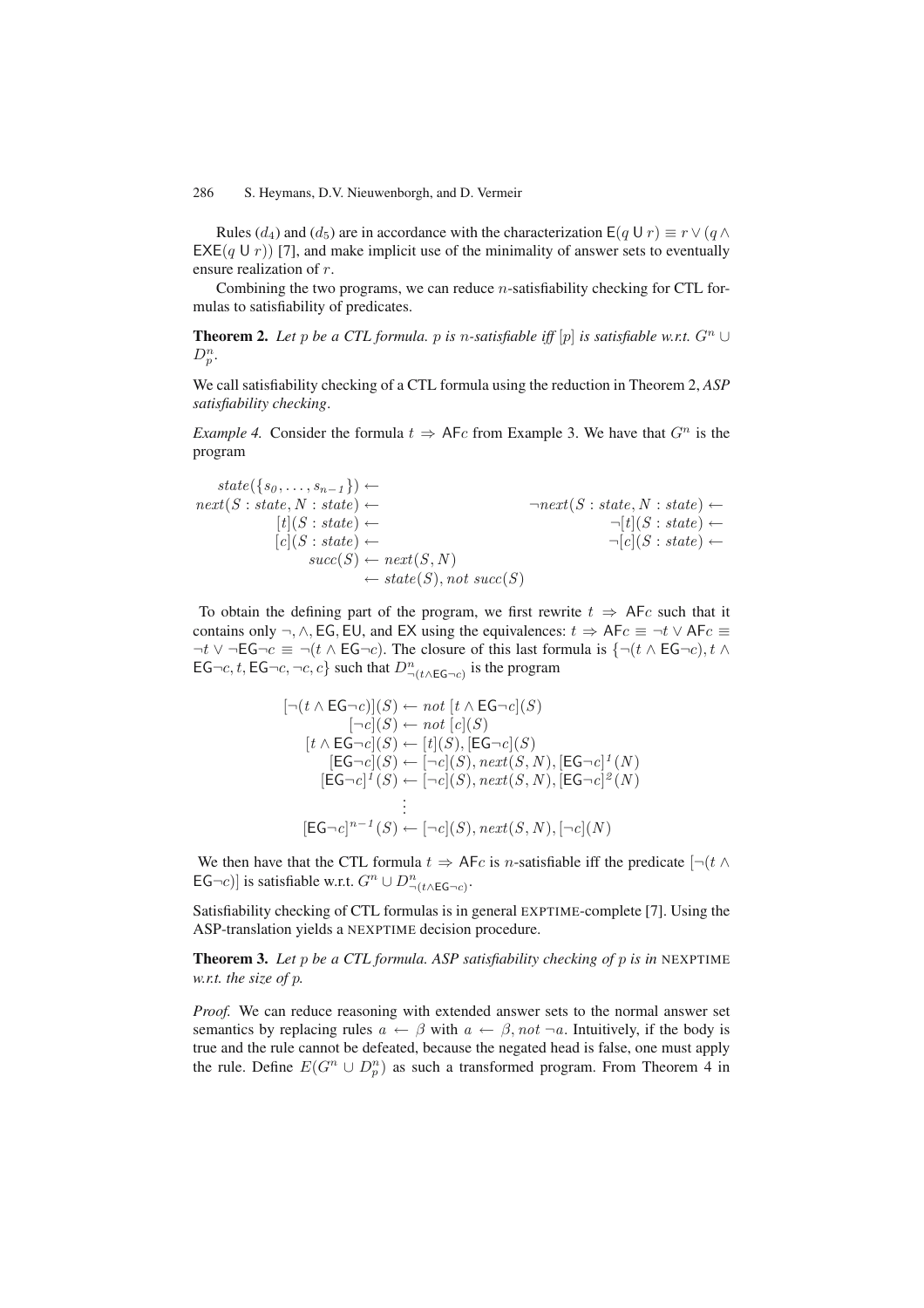[\[24\]](#page-14-2) we have that the extended answer sets of  $G^n \cup D_p^n$  are exactly the answer sets of  $E(G^n \cup D_p^n).$ 

Thus  $[p]$  is satisfiable w.r.t.  $G^n \cup D_p^n$  iff there exists an answer set of  $E(G^n \cup D_p^n)$ containing some  $[p](s_i)$  iff there exists an answer set of  $gr(E(G^n \cup D_p^n))$  containing  $[p](s_i)$ . By [\[3\]](#page-13-4), the latter can be done by a nondeterministic Turing Machine in time polynomial in the size of  $gr(E(G^n \cup D_p^n))$ .

The size of  $E(G^n \cup D_p^n)$  is exponential w.r.t. the size of p. Indeed, the number of constants *n* in  $E(G^n \cup D_p^n)$  may be exponential w.r.t. the size of *p*: by Theorem [1,](#page-4-1) one may need to introduce an exponential number of states to have equivalence of satisfiability and *n*-satisfiability. Not considering the rules  $(q_1)$  that introduce the constants, and taking |AP| constant, one can see that the size of  $E((G^n \cup D_p^n)\backslash g_1)$  is linear in the size of  $p$ , as is the size of the closure of  $p$ .

Grounding does not yield extra complexity, i.e. the size of  $gr(E(G^n \cup D_p^n))$  is polynomial in the size of  $E(G^n \cup D_p^n)^2$  $E(G^n \cup D_p^n)^2$ , resulting in a decision procedure that is in NEXPTIME w.r.t. the size of  $p$ .

Provided EXPTIME  $\neq$  NEXPTIME, this result would be less optimal than theoretically attainable for satisfiability checking of CTL formulas. As for Description Logics [\[2\]](#page-13-14), for which rather efficient solvers, such as FACT [\[14\]](#page-13-15), exist despite the high theoretical complexity, practical cases can be handled by answer set solvers such as DLV [\[10\]](#page-13-16), SMODELS [\[23\]](#page-14-7), or OLPS [\[19\]](#page-14-6). Note that the translation in [\[13\]](#page-13-8) of LTL model checking to ASP is essentially in NEXPTIME as well, since only an exponential bound guarantees that [\[13\]](#page-13-8)'s bounded model checking coincides with model checking.

Another reasoning problem for CTL is the *Branching-Time Model Checking Problem* [\[7\]](#page-13-0), which involves checking, given a finite structure  $K = (S, R, L)$ , whether for each state  $s \in S$ ,  $K$ ,  $s \models p$ ; if this is the case we call K a *branching-time model* of  $p<sup>3</sup>$  $p<sup>3</sup>$  $p<sup>3</sup>$ . As was the case for satisfiability checking, model checking can also be reduced to computing extended answer sets of a program.

For a structure  $K = (S, R, L)$ , let  $M_K$  be the program

$$
state({s_0, \ldots, s_{n-1}}) \leftarrow \qquad \text{for } S = {s_0, \ldots, s_{n-1}} \qquad (m_1)
$$

 $next(s_i, s_j) \leftarrow \qquad \text{for } (s_i, s_j) \in R \qquad (m_2)$ 

$$
[P](s_i) \leftarrow \qquad \text{for } P \in L(s_i) \qquad (m_3)
$$

i.e.  $M_K$  adds the facts defining  $K$ .

**Theorem 4.** Let  $K = (S, R, L)$  be a finite structure and p a CTL formula. K is a *branching-time model of*  $p$  *iff*  $M_K \cup D_p^n \cup \{ \leftarrow not [p](s_i) \mid s_i \in S \}$  *has an (extended) answer set, for*  $n = |S|$ *.* 

The component  $\{ \leftarrow not [p](s_i) \mid s_i \in S \}$  ensures that, for each state  $s_i \in S$ ,  $[p](s_i)$  is in every answer set, such that  $p$  is satisfied at each state.

<span id="page-7-0"></span><sup>&</sup>lt;sup>2</sup> In general [\[5\]](#page-13-17), grounding a program may result in an exponential blow-up, however,  $E(G^n \cup$  $D_p^n$ ) is such that every rule contains at most 2 different variables and thus contributes to at most  $n^2$  ground rules.

<span id="page-7-1"></span> $3$  Not to confuse with a model of  $p$ , which satisfies only one state.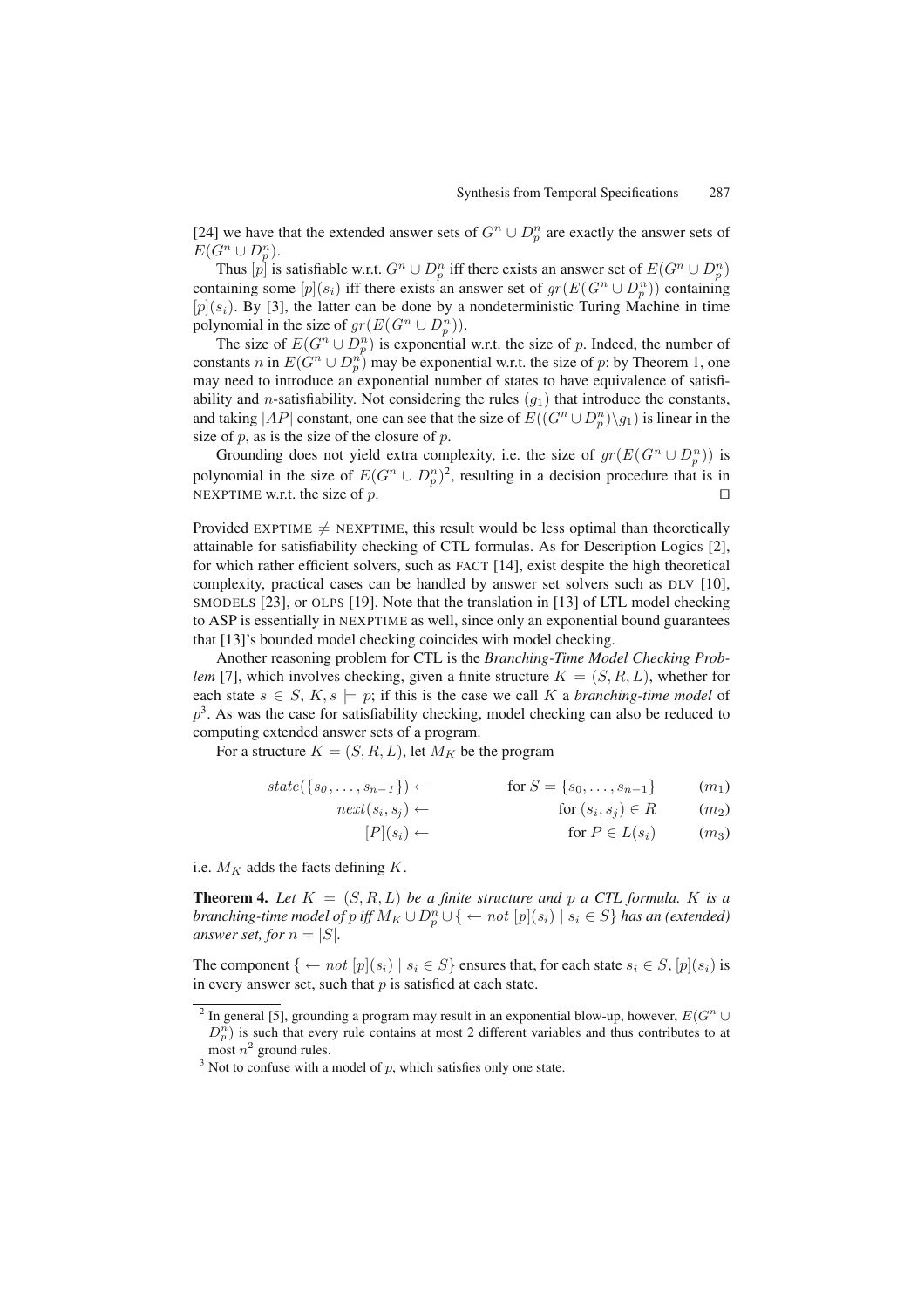Satisfiability checking of CTL formulas is EXPTIME-complete, but branching-time model checking for CTL can be done in deterministic polynomial time [\[7\]](#page-13-0). Similarly, branching-time model checking for CTL via ASP is one exponential level lower than satisfiability checking via ASP, i.e. in NP.

# <span id="page-8-0"></span>**4 Synthesis from a CTL Specification**

We recall some definitions and terminology, see e.g. [\[8\]](#page-13-9). A *concurrent program*  $P =$  $P_1 \parallel \ldots \parallel P_k$  consists of k processes  $P_i$ ,  $1 \leq i \leq k$ , that run in parallel, where the parallelism is, typically, simulated by a nondeterministic interleaving of atomic actions of the processes. We represent processes as *synchronization skeletons*, thereby ignoring any details that are irrelevant to the problem of synchronizing the processes. For example, a process may have a state where it executes some critical code. In synchronization problems, we are then not interested in the actual code that is being executed, but more in the questions whether it is allowed, depending on the state of other processes, to enter the critical section, whether the process is executing the critical section, or whether it is not.

Formally, a synchronization skeleton is a finite state diagram consisting of uniquely labeled states, transitions, and *guarded commands* on the transitions. A guarded command is of the form  $B \to A$ , where the *guard* B is a predicate over states or *shared variables* and A is the *command* to be executed. Usually, states are subscripted by the index of the process that is in that particular state, e.g.  $c_1$  indicates that process 1 is in the critical section. For example, the following skeleton



may indicate that process 1 can enter the state  $c_1$  from state  $t_1$  if process 2 is currently not in state  $c_2$  and  $x = 1$  for the shared variable x; upon entering the state it executes the command by setting  $x$  to 2.

The global computation of the concurrent program can then be seen as a flowgraph system [\[8\]](#page-13-9), where each state  $(s_1, \ldots, s_k, x_1, \ldots, x_m)$  encodes the states  $s_i$  its constituting processes are currently in, as well as the value  $x_j$  of the m shared variables. For a state  $(s_1, \ldots, s_i, \ldots, s_k, x_1, \ldots, x_m)$ , a possible next state in the computation of the program is  $(s_1, \ldots, s'_i, \ldots, s_k, x'_1, \ldots, x'_m)$  if the *i*-th process has a transition  $s_i \rightarrow s'_i$  labeled by  $B \rightarrow A$  such that B is true for  $(s_1, \ldots, s_i, \ldots, s_k, x_1, \ldots, x_m)$  and  $x'_1, \ldots, x'_m$  represent the values of the shared variables after executing A. Intuitively, a computation step consists of nondeterministically selecting an enabled process (one for which the guard  $B$  is true<sup>4</sup>), effectively simulating parallelism. A computation of the program is an infinite path in this flowgraph system.

CTL is used to specify the behavior of the concurrent program, i.e. its flowgraph system, as well as part of the behavior of the processes of the program. *Synthesis* is the task, given a CTL specification, to construct the synchronization skeletons of the processes, and in particular the guarded commands, such that the flowgraph system constructed from these processes satisfies the specification.

<span id="page-8-1"></span><sup>&</sup>lt;sup>4</sup> We assume, as in [\[8\]](#page-13-9), nonterminating processes such that there is always an enabled process.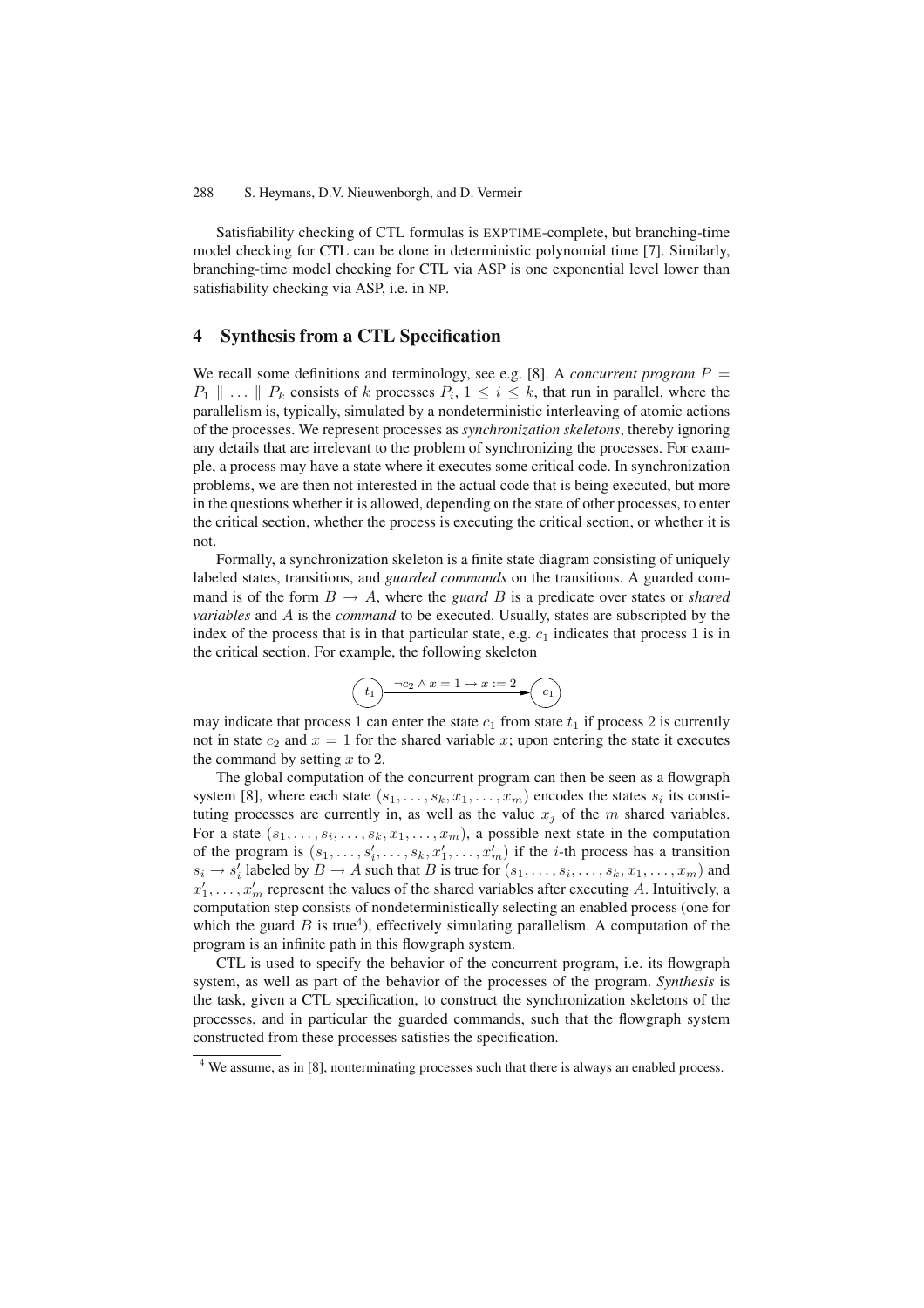We can distinguish 3 phases in the synthesis method: (1) provide the CTL specification, (2) generate a model if the specification is satisfiable, i.e. the flowgraph system, and (3) define the synchronization skeletons from the flowgraph system. In the sequel, we use (preferred) ASP for the second phase of the synthesis method, for more details on the other phases, we refer the reader to, e.g., [\[8\]](#page-13-9).

We extend the CTL semantics of Section [3](#page-3-0) to better suit the concurrent programming paradigm sketched above. As in [\[8\]](#page-13-9), we define temporal structures as tuples  $K = (S, R_1, \ldots, R_k, L)$  for programs consisting of k processes. The definition of satisfaction for such a structure K is as before with  $R = R_1 \cup ... \cup R_k$ . We introduce the temporal operator  $X_i$ ,  $1 \le i \le k$ , with  $K, s \models \mathsf{EX}_{i}$  iff there exists a  $(s, t) \in R_i$ such that  $K, t \models p$ , while  $K, s \models AX_i p$  iff  $K, s \models \neg EX_i \neg p$ . Intuitively,  $K, s \models EX_i p$  if there is a transition for process i to a state where p holds. The formula  $E X p$  is equivalent with  $EX_1p \vee \ldots \vee EX_kp$ .

Satisfiability checking of such CTL formulas can be reduced to ASP satisfiability checking of predicates w.r.t. a program  $G_k^n \cup D_{p,k}^n$  where  $G_k^n$  is the program  $G^n$  from Section [3](#page-3-0) with  $(g_2)$  replaced by k sets of rules  $(g_2^i)$ ,  $1 \le i \le k$ ,

$$
next_i(S:state, N:state) \leftarrow \neg next_i(S:state, N:state) \leftarrow (g_2^i)
$$

and rules  $next(S, N) \leftarrow next_i(S, N)$  ( $g_5$ ) added.

The rules  $(g_2^i)$  $(g_2^i)$  $(g_2^i)$  enable the introduction of transitions for individual processes;  $(g_5)$ defines the union  $R = R_1 \cup ... \cup R_k$ . The closure of a formula p is modified such that if  $EX_i q \in clos(p)$ , then  $q \in clos(p)$ , and if  $EX_q \in clos(p)$ , then  $\{EX_1 q, \ldots, EX_k q\} \subseteq$  $\text{clos}(p)$ . We then obtain the [d](#page-8-0)efining part  $D_{p,k}^n$  by replacing  $(d_6)$  with k rules  $(d_6^i)$ 

<span id="page-9-1"></span>
$$
[EX_i q](S) \leftarrow next_i(S, N), [q](N) \qquad (d_6^i)
$$

<span id="page-9-0"></span>**Theorem 5.** Let p be a CTL formula. p is n-satisfiable iff  $[p]$  is satisfiable w.r.t.  $G_k^n \cup$  $D_{p,k}^n$ .

If a CTL formula p is n-satisfiable, we will use the term *flowgraph system* for both a model of p and the corresponding answer set obtained with Theorem [5.](#page-9-0)

*Example 5.* Consider 2 synchronization skeletons  $P_1$  and  $P_2$ , each modeling the 3 states it can assume: the process can be in the non-critical section of the code  $(ncs<sub>i</sub>)$ ,  $i \in \{1,2\}$ , it can try to access a critical section of code  $(try_i)$ , and it can execute the critical section of code  $(c_{s_i})$ .

In the *mutual exclusion* problem, one searches for the guarded commands of processes  $P_1$  and  $P_2$  such that they cannot both execute the critical section of the code at the same time. There are many CTL specifications around that model the behavior of the concurrent program executing both processes in parallel, see e.g. [\[7](#page-13-0)[,4](#page-13-2)[,1](#page-13-10)[,15](#page-13-13)[,18\]](#page-14-5). We repeat the specification of [\[8\]](#page-13-9):

- 1. Initially, both processes are in their non-critical section:  $ncs_1 \wedge ncs_2$ .
- 2. Both processes cannot be in the critical section at the same time (*mutual exclusion*): AG $\neg(c_{s_1} \wedge cs_2)$ .
- 3. If a process tries to access its critical section it must always eventually succeed in doing so *(absence of starvation*):  $AG(try_i \Rightarrow AFcs_i)$ .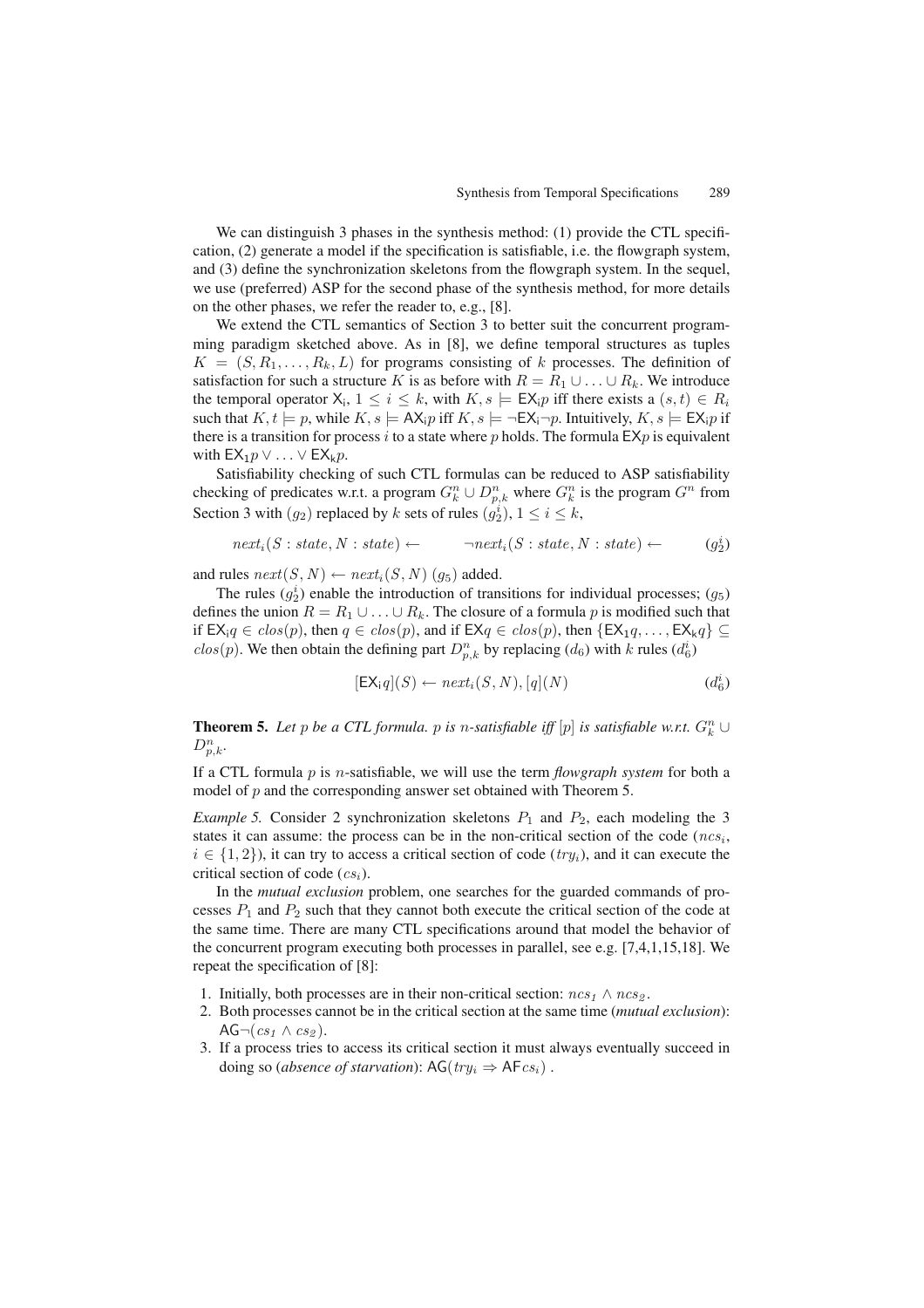- 4. Each process is always in exactly one section: AG( $ncs_i ∨ try_i ∨ cs_i$ ), AG( $ncs_i$  ⇒  $(\neg try_i \land \neg cs_i)), \mathsf{AG}(try_i \Rightarrow (\neg ncs_i \land \neg cs_i)), \mathsf{AG}(cs_i \Rightarrow (\neg ncs_i \land \neg try_i)).$
- 5. If a process is in the non-critical section, it will try to access the critical section in the next step (and it will do nothing else):  $AG(ncs_i \Rightarrow (AX_i try_i \land EX_i try_i)).$ Note that  $EX_i try_i$  is necessary to ensure that there is a next state where  $try_i$  holds,  $AX_i try_i$  alone would not be sufficient.
- 6. If a process is trying to access the critical section, then, if it does a move, it will do so into the critical section:  $AG(try_i \Rightarrow AX_ics_i)$ .
- 7. If a process is in the critical section, it will move to the non-critical section (and it will do nothing else):  $AG(cs_i \Rightarrow (AX_i ncs_i \wedge EX_i ncs_i)).$
- 8. If process  $P_i$  makes a move, process  $P_i$  will do nothing, i.e. they are *asynchronous processes*:  $AG(ncs_i \Rightarrow AX_i ncs_i)$ ,  $AG(try_i \Rightarrow AX_i try_i)$ ,  $AG(cs_i \Rightarrow AX_i cs_i)$ .
- 9. Some process can always move, i.e. the program is nonterminating:  $AGEXtrue$ .

Let  $p$  be the conjunction of the above CTL formulas, rewritten such that it only contains the temporal operators EX<sub>i</sub>, EU, and EG. The program  $G_2^9 \cup D_{p,2}^9$ , i.e. with 9 states and 2 processes, has then, among others, the two answer sets, or flowgraph systems, in Figure [2](#page-10-0) and Figure [3.](#page-10-1) We listed only propositions in the states, but  $s_4$  and  $s_5$  are different, since they satisfy different temporal formulas.

Figure [2](#page-10-0) is the flowgraph system (call it  $M_q$ ) usually found in literature as a solution to the mutual exclusion problem, but the structure  $M_b$  in Figure [3](#page-10-1) also satisfies the mutual exclusion specification.  $M_b$  only differs from  $M_g$  in the missing of transitions  $(s_1, s_3)$ 



**Fig. 2.** Maximally Parallel Flowgraph System for Mutual Exclusion

<span id="page-10-0"></span>

<span id="page-10-1"></span>**Fig. 3.** Flowgraph System for Mutual Exclusion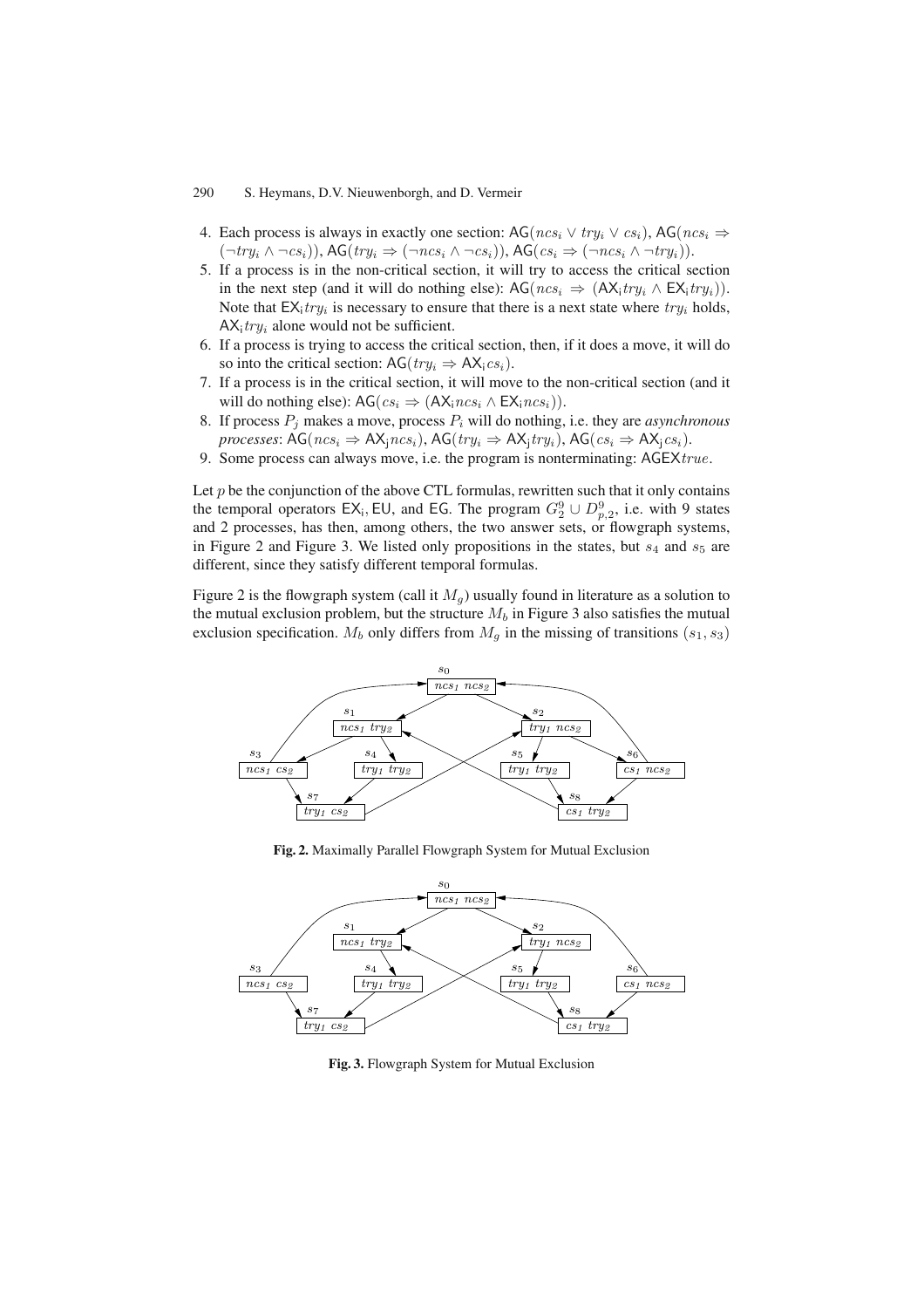and  $(s_2, s_6)$ . It is then natural to wonder why  $M_q$  is preferred over  $M_b$  as a flowgraph system for the mutual exclusion problem.

The answer is fairly simple. Observing model  $M_b$ , one sees that when the system is in the state  $s_1$  its only option is to execute a transition of  $P_1$ . This in contrast with  $M_q$ where the system can choose between  $P_1$  and  $P_2$ . Thus  $M_q$  is more nondeterministic, and, by our model of concurrency, allows for more parallelization. That  $M_b$  is less parallelized has as a side-effect that  $P_2$  can only enter the critical section if  $P_1$  also tries to enter its critical section, thus, if  $P_1$  decides to do nothing,  $P_2$  is blocked as well. The same scenario cannot occur in  $M_q$  since  $P_2$  can go, independently from  $P_1$ , from trying to enter to actually entering the critical section.

This drive for more parallelization is implicit in most CTL synthesis methods. E.g., when constructing a model from a tableau, rule [2.2] in [\[8\]](#page-13-9) says

*Choose* C' to be some  $C_j \in \text{Blocks}(D_i)$  *such that*  $\text{FRAG}[C_i]$  *is of minimal size.* (Choose one with a maximal number of successors among those  $C_i$  with *fragments of minimal size, and break ties by choosing the one with lowest index in a predefined ordering.)*

Without going into detail,  $FRAG[C_i]$  is a part of the tableau that fulfills eventualities appearing in a node  $C_i$ . The relevant part of rule [2.2] for parallelization, as [\[8\]](#page-13-9) indicates, is choosing nodes of maximal outdegree, since this increases the degree of nondeterministic choice in the model. Instead of leaving this for the model constructing algorithm to take care of, we make this *maximal parallelization* property declaratively explicit.

**Definition 1 (Maximal Parallelization Property).** *Let* p *be a CTL formula. A model*  $M_1 = (S, R_1, \ldots, R_k, L)$  *of*  $p$  *is more parallel than a model*  $M_2 = (S, T_1, \ldots, T_k, L)$ *of* p, denoted  $M_1 \preceq M_2$ , if  $\forall 1 \leq i \leq k \cdot T_i \subseteq R_i$ . As usual, we have  $M_1 \prec M_2$  if  $M_1 \preceq M_2$  *and not*  $M_2 \preceq M_1$ *.* 

*A model*  $M_1 = (S, R_1, \ldots, R_k, L)$  *of p is maximally parallel <i>if it is minimal w.r.t.* ≺*. A CTL formula* p *is maximally (*n*-)satisfiable iff* p *is (*n*-)satisfiable by a maximally parallel model.*

It is clear that  $\preceq$  is a partial order with  $\prec$  its strict version. Intuitively, a model  $M_1$  is more parallel than  $M_2$  if they have the same states with the same labeling of the states, but, for each process, the set of transitions of  $M_2$  is a subset of the set of transitions of  $M_1$ .

*Example 6.* We have that  $M_b$  is indeed not maximally parallel since  $M_g \prec M_b$ . Model  $M<sub>g</sub>$  on the other hand is maximally parallel. Every state in a model of the CTL specification for mutual exclusion has a maximum of 2 outgoing transitions: process  $P_i$ ,  $i \in \{1, 2\}$ , in a given state has only one possibility, i.e. from  $ncs_i$  to  $try_i$ , from  $try_i$ to  $cs_i$ , and from  $cs_i$  to  $ncs_i$ . Thus the only candidates in  $M<sub>g</sub>$  for the inclusion of more transitions are  $s_4$ ,  $s_7$ ,  $s_5$ , and  $s_8$ .

For  $s_4$  the only possible addition is a transition to  $s_8$ . However, this violates the absence of starvation property, since we then have an infinite path  $(s_1, s_4, s_8, s_1, \ldots)$ without getting into the critical section for process 2. The transitions going out of  $s<sub>7</sub>$ can only be extended by a transition to a state  $[cs_1 \, cs_2]$ , violating the mutual exclusion problem.  $s_5$  and  $s_8$  can be treated similarly.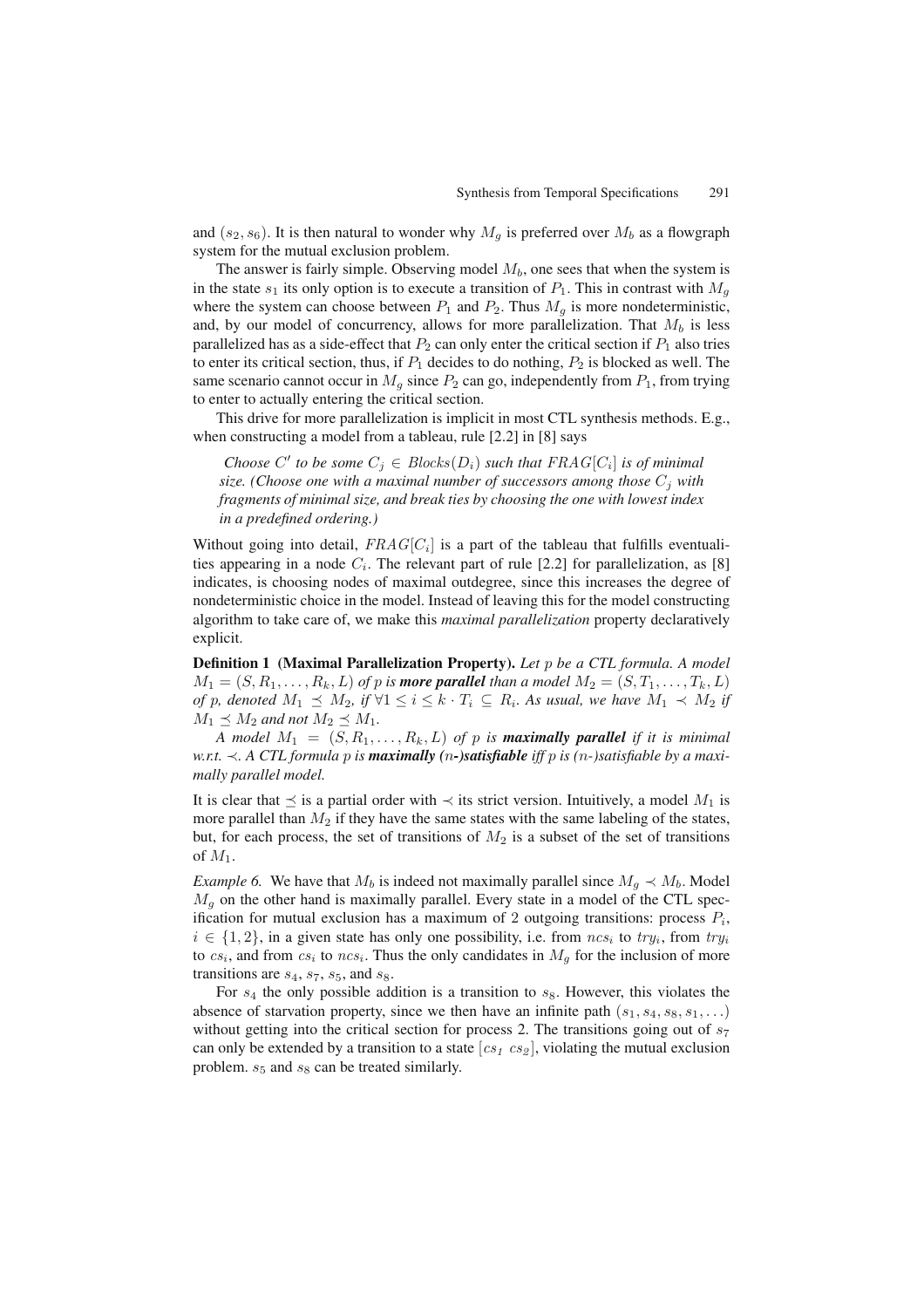<span id="page-12-0"></span>If a CTL formula is satisfiable, it is always maximally satisfiable.

**Theorem 6.** *Let* p *be a CTL formula.* p *is maximally satisfiable iff* p *is satisfiable.*

<span id="page-12-1"></span>As was the case for normal satisfiability, maximal satisfiability is essentially equivalent to maximal n-satisfiability. The proof is similar to the proof from Theorem [6.](#page-12-0)

**Theorem 7.** *Let* p *be a CTL formula.* p *is maximally satisfiable iff* p *is maximally* n*satisfiable for an* n *exponential in the size of* p*.*

Preferred ASP is well-suited for the expression of such a maximal parallelization property. To obtain maximally parallel models, we define the order  $\langle$  on  $G_k^n \cup D_{p,k}^n$  such that  $next_i(S : state, N : state) < \neg next_j(S : state, N : state)$  for  $1 \leq i, j \leq k$ . Intuitively, the program  $\langle G_k^n \cup D_{p,k}^n, \langle \rangle$  attempts to introduce as many transitions as possible with the most preferred  $next_i(S : state, N : state) \leftarrow$ . It only allows defeat of such preferred rules with the less preferred  $\neg next_i(S : state, N : state) \leftarrow$  if the CTL formula would otherwise be unsatisfiable. Theorem [7](#page-12-1) ensures that we can restrict ourselves to maximal n-satisfiability.

<span id="page-12-2"></span>**Theorem 8.** *Let* p *be a CTL formula.* p *is maximally* n*-satisfiable iff* p *is preferred satisfiable w.r.t.*  $\langle G_k^n \cup D_{p,k}^n, < \rangle$ .

*Example 7.* For the ordered program  $\langle G_2^9 \cup D_{p,2}^9 \rangle$ , with  $G_2^9 \cup D_{p,2}^9$  as in Example [5](#page-9-1) and  $\lt$  defined as in Theorem [8,](#page-12-2) we obtain the preferred answer set  $M_g$  from Figure [2.](#page-10-0)

For completeness, we briefly describe how [\[8\]](#page-13-9) obtains synchronization skeletons from the flowgraph system. One first introduces shared variables for every set of propositions that appears more than once as a label of a state, and then one gives a different value to shared variables that represent different states (with the same label), e.g. the label of  $s<sub>4</sub>$ in  $M_q$  from Example [5](#page-9-1) is updated with  $TURN = 1$  and  $s_5$  with  $TURN = 2$ .

Looking at the flowgraph system in Figure [2,](#page-10-0) one sees that the state transitions for  $P_1$  are  $ncs_1 \rightarrow try_1 \rightarrow cs_1 \rightarrow ncs_1 \rightarrow \ldots$  The guards for those transitions are deduced from the flowgraph system:  $P_1$  goes from  $try_1$  to  $cs_1$  in the flowgraph system for global transitions  $[try_1 \ ncs_2] \rightarrow [cs_1 \ ncs_2]$  or  $[try_1 \ try_2 \ TURN = 1] \rightarrow [cs_1 \ try_2]$ , resulting in a guard  $ncs_2 \vee (try_2 \wedge TURN = 1)$  for the transition  $try_1 \rightarrow cs_1$  in the synchronization skeleton for  $P_1$  (with empty command). The complete synchronization skeleton for  $P_1$  is shown in Figure [4.](#page-12-3)



<span id="page-12-3"></span>**Fig. 4.** Synchronization Skeleton for Process  $P_1$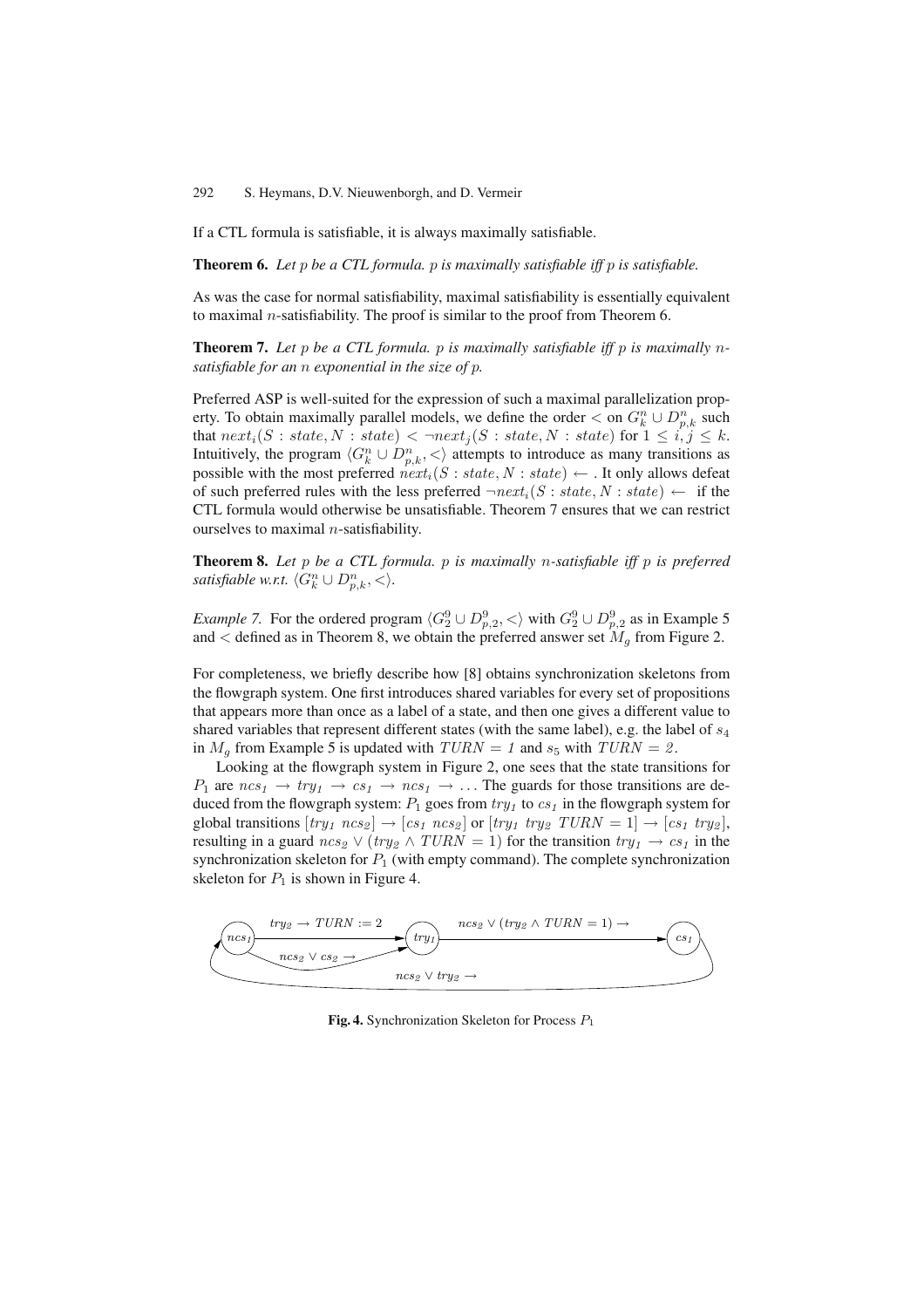## <span id="page-13-12"></span>**5 Conclusions and Directions for Further Research**

We reduced CTL reasoning to extended ASP, investigated the complexity, and indicated where and how preferred ASP can be a useful aid in the synthesis of concurrent programs from a CTL specification.

Noting that both LTL [\[13\]](#page-13-8) and CTL can be caught within an ASP framework, it is interesting to investigate whether reasoning with the more general temporal logic CTL<sup>∗</sup> can be reduced to ASP. Another promising application of preferred ASP lies in the debugging of a proposed synthesis for a specification: one can minimally repair the synthesis by defeating faulty state transitions.

#### <span id="page-13-10"></span><span id="page-13-5"></span>**References**

- 1. P. C. Attie and E. A. Emerson. Synthesis of Concurrent Programs for an Atomic Read/Write Model of Computation. *ACM Trans. Program. Lang. Syst.*, 23(2):187–242, 2001.
- <span id="page-13-14"></span>2. F. Baader, D. Calvanese, D. McGuinness, D. Nardi, and P. Patel-Schneider. *The Description Logic Handbook*. Cambridge University Press, 2003.
- <span id="page-13-4"></span>3. C. Baral. *Knowledge Representation, Reasoning and Declarative Problem Solving*. Cambridge Press, 2003.
- <span id="page-13-2"></span>4. E. M. Clarke, E. A. Emerson, and A. P. Sistla. Automatic Verification of Finite-state Concurrent Systems using Temporal Logic Specifications. *ACM Trans. Program. Lang. Syst.*, 8(2):244–263, 1986.
- <span id="page-13-17"></span>5. E. Dantsin, T. Eiter, G. Gottlob, and A. Voronkov. Complexity and Expressive Power of Logic Programming. *ACM Comput. Surv.*, 33(3):374–425, 2001.
- <span id="page-13-6"></span>6. T. Eiter, W. Faber, N. Leone, G. Pfeifer, and A. Polleres. Planning under Incomplete Knowledge. In *Proc. of CL 2000*, volume 1861 of *LNCS*, pages 807–821. Springer, 2000.
- <span id="page-13-0"></span>7. E. A. Emerson. Temporal and Modal Logic. In J. van Leeuwen, editor, *Handbook of Theoretical Computer Science*, pages 995–1072. Elsevier Science Publishers B.V., 1990.
- <span id="page-13-9"></span>8. E. A. Emerson and E. M. Clarke. Using Branching Time Temporal Logic to Synthesize Synchronization Skeletons. *Sciene of Computer Programming*, 2(3):241–266, 1982.
- <span id="page-13-1"></span>9. E. A. Emerson and Joseph Y. Halpern. Decision Procedures and Expressiveness in the Temporal Logic of Branching Time. In *Proc. of the fourteenth annual ACM symposium on Theory of Computing*, pages 169–180. ACM Press, 1982.
- <span id="page-13-16"></span>10. W. Faber, N. Leone, and G. Pfeifer. Pushing goal derivation in DLP computations. In *Logic Programming and Non-Monotonic Reasoning*, volume 1730 of *LNAI*, pages 177–191. Springer Verslag, 1999.
- <span id="page-13-3"></span>11. M. Gelfond and V. Lifschitz. The Stable Model Semantics for Logic Programming. In *Proc. of ICLP'88*, pages 1070–1080, Cambridge, Massachusetts, 1988. MIT Press.
- <span id="page-13-7"></span>12. K. Heljanko and I. Niemelä. Answer Set Programming and Bounded Model Checking. In *Proceedings of the AAAI Spring 2001 Symposium on Answer Set Programming*, pages 90–96. AAAI Press, 2001.
- <span id="page-13-8"></span>13. K. Heljanko and I. Niemelä. Bounded LTL Model Checking with Stable Models. In *Proc. of LPNMR 2001*, volume 2173 of *LNAI*, pages 200–212. Springer, 2001.
- <span id="page-13-15"></span><span id="page-13-13"></span>14. I. Horrocks. The FaCT system. In *Proc. of Tableaux'98*, volume 1397 of *LNAI*, pages 307– 312. Springer, 1998.
- 15. M. R. A. Huth and Mark Ryan. *Logic in Computer Science: Modelling and Reasoning about Systems*. Cambridge University Press, 2000.
- <span id="page-13-11"></span>16. O. Kupferman and M. Vardi. Synthesis with Incomplete Information. In *Proc. of ICTL 1997*, 1997.